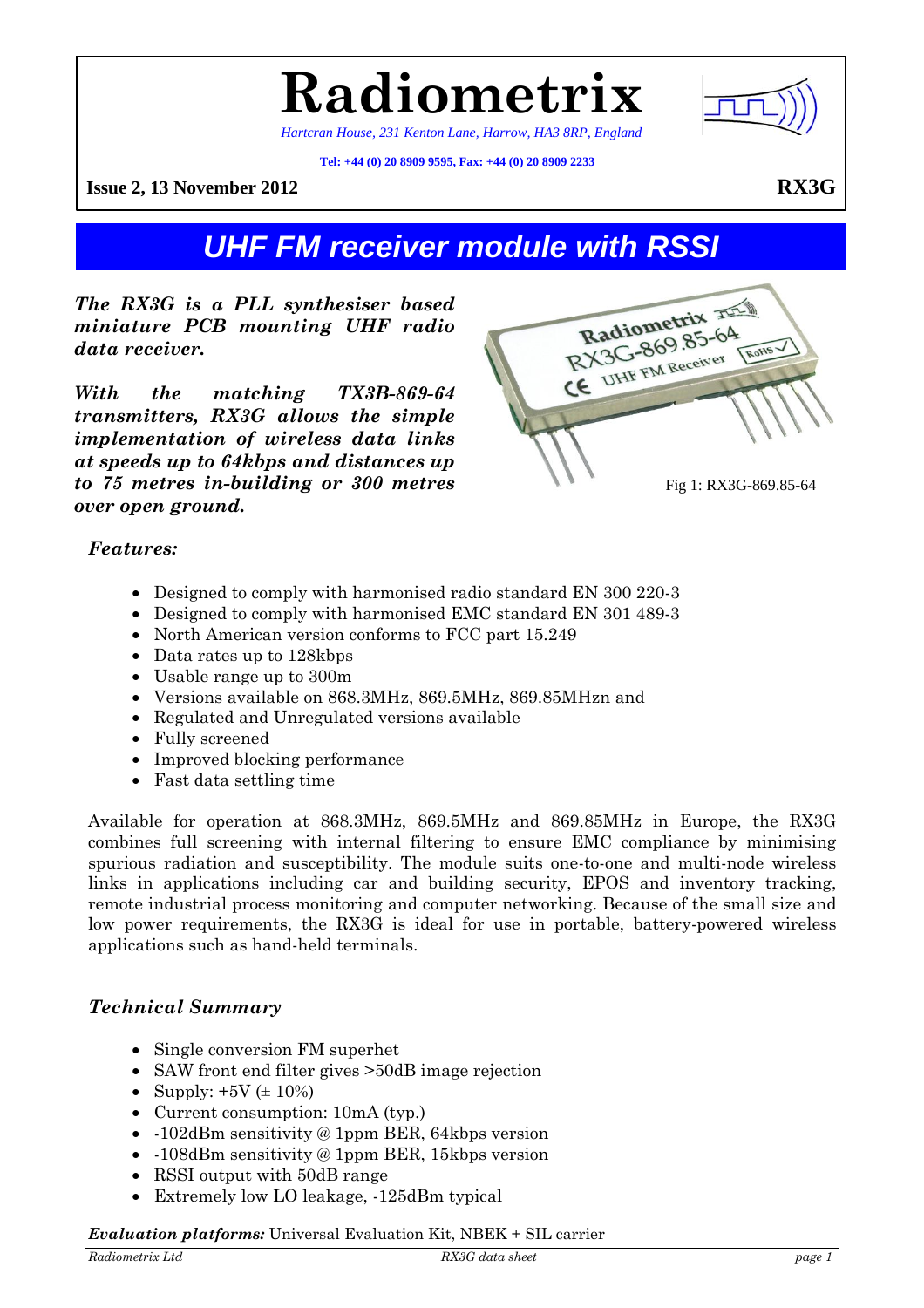# **RF IN** *(pin 1)*

 $50\Omega$  input from the antenna, DC isolated.

# **RF GND** *(pin 2)*

RF ground pin, internally connected to the module screen and pin 6 (0V). This pin should be connected to the RF return path (coax braid, main PCB ground plane etc.) *Fig 2: physical dimensions & pin outs* 



### **RF GND** *(pin 3)*

Not fitted on non-regulator 5V variant

### **En (Regulator version)** *(pin 4)*

Rx enable. <0.15V shuts down module (current <1uA). >1.7V enables the receiver. Impedance ~1Mohm. Observe slew rate requirements (see apps notes). Not fitted on non-regulator 5V variant.

**RSSI** *(pin 5)* 

Received signal strength indicator with 60dB range. See page 4 for typical characteristics.

**0V** *(pin 6)* 

DC supply ground. Internally connected to pin 2/3 and module screen.

**Vcc (5V variant)** *(pin 7)*  Externally regulated 5V DC supply. Max ripple content  $0.1V_{p.p.}$ 

**Vcc (for regulator variant)** *(pin 7)* 5.1V to +16V DC supply. Max ripple content 0.1Vp-p. Decoupling is not generally required.

## **AF out** *(pin 8)*

Buffered and filtered analogue output from the FM demodulator. Standing DC bias 2V approx. External load should be  $>10k\Omega$  // <100pF.

**RXD** *(pin 9)*  This digital output from the internal data slicer is a squared version of the signal on pin 8 (AF). It may be used to drive external decoders. The data is true data, i.e. as fed to the transmitter.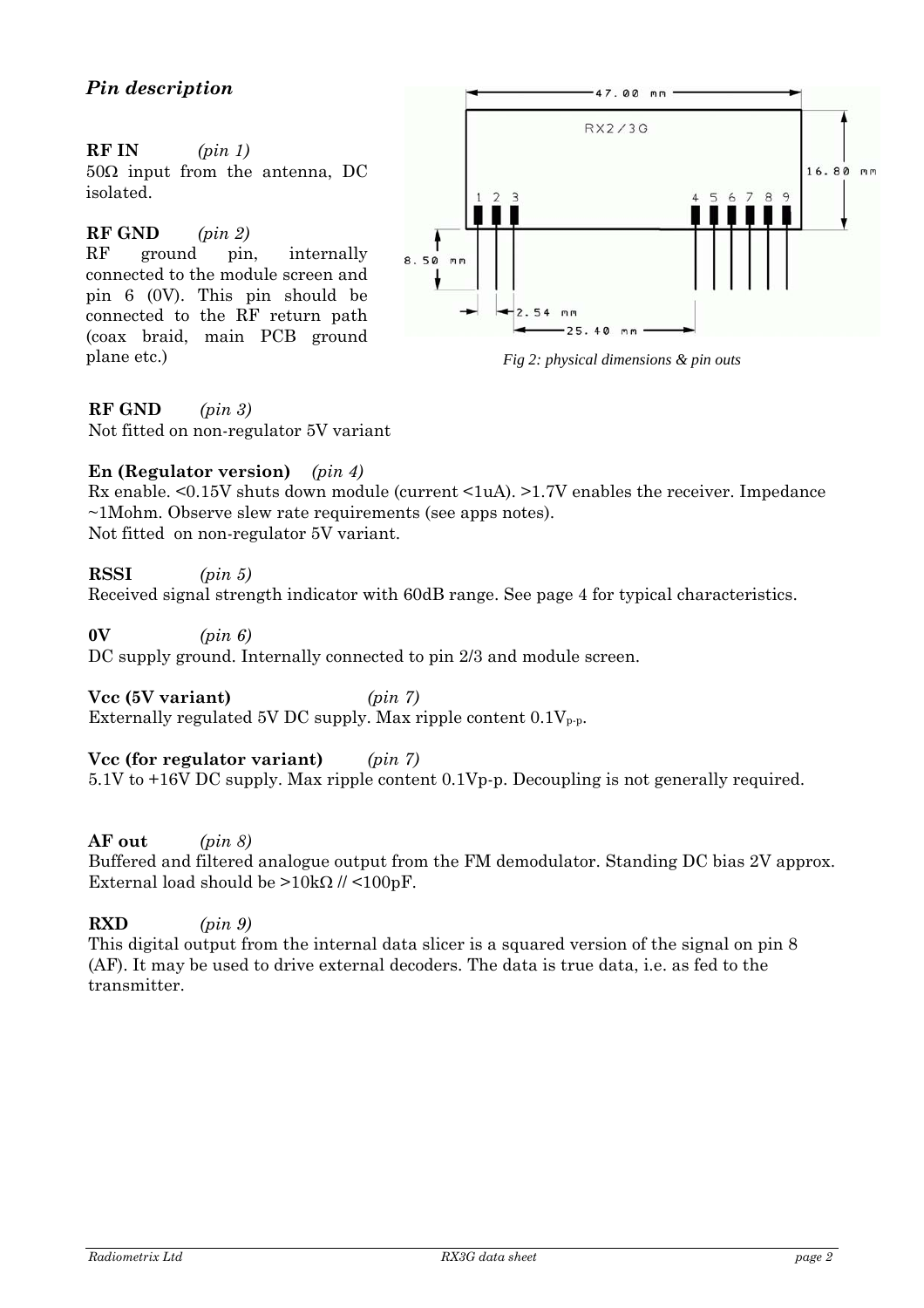# *Absolute maximum ratings*

|                                            | Exceeding the values given below may cause permanent damage to the module. |
|--------------------------------------------|----------------------------------------------------------------------------|
| Operating temperature                      | -20 $\rm{^{\circ}C}$ to +70 $\rm{^{\circ}C}$                               |
| Storage temperature                        | $-40^{\circ}$ C to $+100^{\circ}$ C                                        |
|                                            |                                                                            |
| $Vec$ (pin 7)                              | $-0.1V$ to $+5.5V$                                                         |
| RSSI, AF, RXD (pins $5,8,9$ ) -0.1V to +3V |                                                                            |
| $RF IN$ (pin 1)                            | $\pm 50V$ DC, $+10dBm$ RF                                                  |

# *Performance specifications*

 $(*Vcc* = 5.0*V*/*t* temperature = 20 °C unless stated)$ 

|                                 | pin                      | min.                     | typ.                     | max                      | units             | notes             |
|---------------------------------|--------------------------|--------------------------|--------------------------|--------------------------|-------------------|-------------------|
|                                 |                          |                          |                          |                          |                   |                   |
| DC supply                       |                          |                          |                          |                          |                   |                   |
| Supply voltage                  | 5                        | 4.5                      | 5.0                      | 5.5                      | V                 |                   |
| Supply voltage (regulator ver.) | $\bf 5$                  | 4.5                      | $5.0\,$                  | 16                       | V                 |                   |
| Supply current                  | $\overline{5}$           | 9                        | 15                       | 18                       | mA                | $\mathbf{1}$      |
| <b>RF/IF</b>                    |                          |                          |                          |                          |                   |                   |
| RF sensitivity for 10dB (S+N/N) | 1,2                      | $\overline{\phantom{a}}$ | $-113$                   | $\overline{\phantom{a}}$ | dBm               |                   |
| RF sensitivity for 1ppm BER     | 1,2                      | $\blacksquare$           | $-108$                   | $\overline{\phantom{a}}$ | dBm               | 15kbps version    |
| RF sensitivity for 1ppm BER     | 1,2                      | $\blacksquare$           | $-102$                   | $\overline{\phantom{a}}$ | dBm               | 64kbps version    |
| RSSI range                      | 1,2                      |                          | 50                       |                          | $dB$              |                   |
| IF bandwidth                    | $\overline{\phantom{a}}$ | $\blacksquare$           | 180                      |                          | kHz               |                   |
| Image rejection                 | $\mathbf 1$              | 50                       | 54                       |                          | $dB$              |                   |
| IF rejection (10.7MHz)          | $\mathbf 1$              | 100                      | $\mathbb{Z}^2$           |                          | dB                |                   |
| LO leakage, conducted           | $\mathbf 1$              | $\overline{a}$           | $-125$                   | $-110$                   | dBm               |                   |
| <b>Baseband</b>                 |                          |                          |                          |                          |                   |                   |
| Baseband bandwidth @-3dB        | 8                        | $\overline{0}$           |                          | 7.8                      | kHz               | 15kbps version    |
| Baseband bandwidth @-3dB        | $8\,$                    | $\overline{0}$           |                          | 50                       | kHz               | 64kbps version    |
| AF level                        | 8                        | 200                      | 250                      | 350                      | $mV_{P\text{-}P}$ | $\,2$             |
| DC offset on AF out             | 8                        | 1.5                      | $\sqrt{2}$               | $2.5\,$                  | $\mathbf V$       | $\,3$             |
| Distortion on recovered AF      | 8                        | $\overline{\phantom{a}}$ | $\mathbf{1}$             | $\overline{5}$           | $\%$              | 3                 |
| Load capacitance, AFout/RXD     | 3,8                      |                          | $\overline{\phantom{a}}$ | 100                      | pF                |                   |
| <b>DYNAMIC TIMING</b>           |                          |                          |                          |                          |                   |                   |
| Power up with signal present    |                          |                          |                          |                          |                   |                   |
| Power up to valid RSSI          | 3,5                      |                          | 0.5                      | $\mathbf{1}$             | ms                |                   |
| Power up to stable data         | 3,9                      |                          | $\,6\,$                  |                          | ms                | 3, 15kbps version |
| Power up to stable data         | 3,9                      |                          | $1.5\,$                  |                          | ms                | 3, 64kbps version |
| Power up to stable data         | 3,9                      |                          | 10                       |                          | ms                | 3, -DS version    |
| Signal applied with supply on   |                          |                          |                          |                          |                   |                   |
| RSSI response time (rise/fall)  | 1,5                      |                          | 100                      |                          | $\mu s$           |                   |
| Signal to stable data           | 1,9                      |                          | 0.5                      | $\mathbf{1}$             | ms                | 3, 15kbps         |
| Signal to stable data           | 1,9                      |                          | $\bf 5$                  |                          |                   | 3, 15kbps DS      |
| Signal to stable data           | 1,9                      |                          | 0.2                      | 0.5                      | ms                | 3,64kbps          |
| Signal to stable data           |                          |                          |                          |                          |                   | 3,64kbps DS       |
| Time between data transitions   | $\boldsymbol{9}$         | 0.066                    |                          | 1.5                      | ms                | 4, 15kbps         |
|                                 |                          | 0.066                    |                          | 75                       | ms                | 4, 15kbps DS      |
| Time between data transitions   | $\boldsymbol{9}$         | 0.015                    |                          | $\rm 0.2$                | ms                | 4,64kbps          |
|                                 |                          | 0.015                    |                          | $\boldsymbol{3}$         | ms                | 4, 64kbps DS      |
| Mark:space ratio                | $\boldsymbol{9}$         | $20\,$                   | 50                       | 80                       | $\%$              | 5                 |

*Notes:* 1. Current increases at higher RF input levels (>-20dBm and above).

2. For received signal with ±30kHz FM deviation.

3. Typical figures are for signal at centre frequency, max. figures are for ±50kHz offset.

4. For 50:50 mark to space ratio (i.e. squarewave).

5. Average over 10ms (15kbps version) or 3ms (64kbps version) at maximum data rate.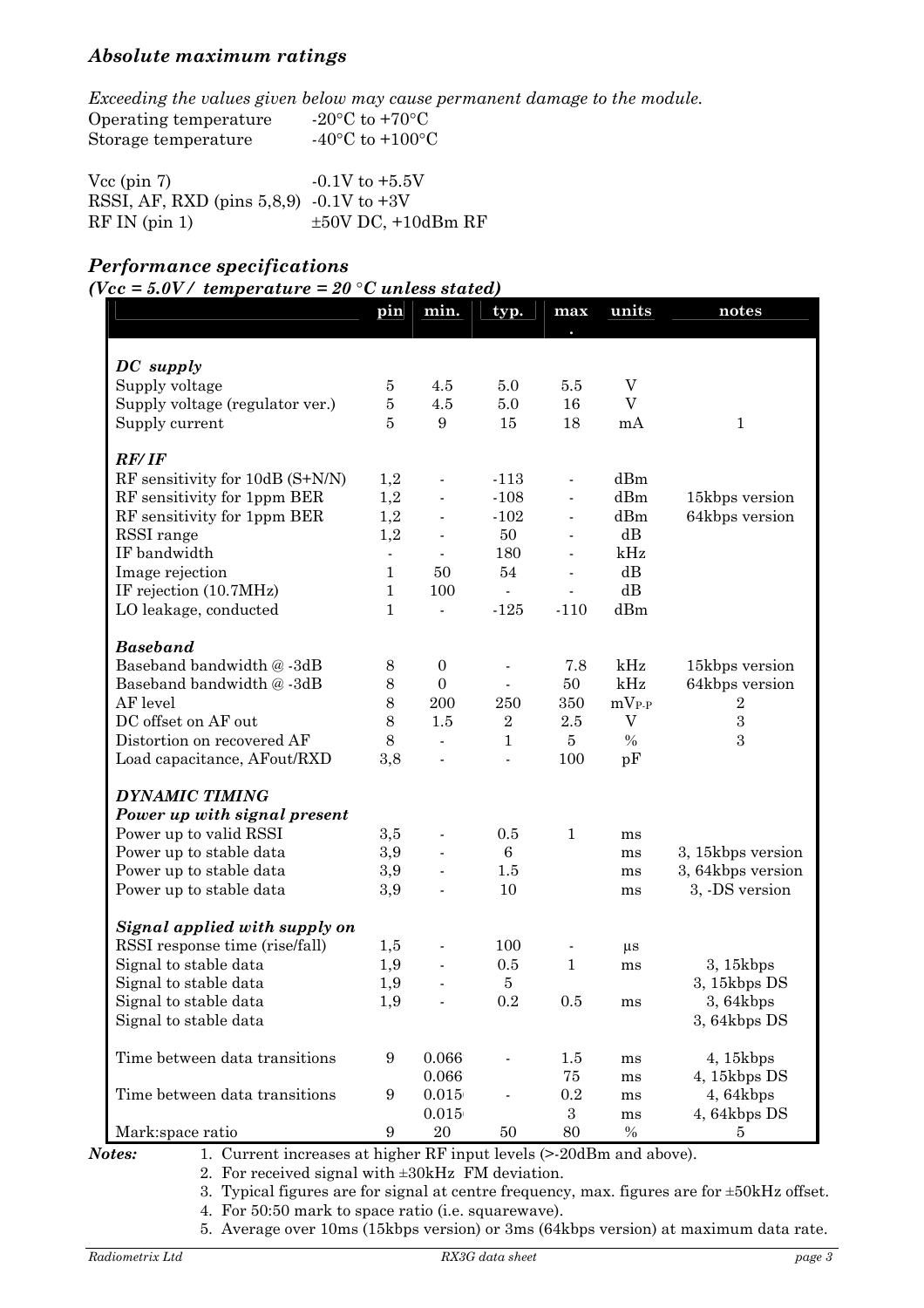## *Power supply requirements*

The standard RX3G requires a regulated 5V supply with ripple content  $\leq 100 \text{mV}_{\text{pk-pk}}$ 

However, built-in regulator in the regulator version RX3G delivers a constant 5V to the module circuitry when the external supply voltage is 5V or greater, with 40dB or more of supply ripple rejection. This ensures constant performance up to the maximum permitted supply rail (16V max.) and removes the need for external supply decoupling except in cases where the supply rail is extremely poor (ripple/noise content  $>0.1V_{p-p}$ ).

Note, however, that for supply voltages lower than 5V the regulator is effectively inoperative and supply ripple rejection is considerably reduced. Under these conditions the ripple/noise on the supply rail should be below  $10mV_{p-p}$  to avoid problems. If the quality of the supply is in doubt, it is recommended that a  $10\mu$ F low-ESR tantalum or similar capacitor be added between the module supply pin (Vcc) and ground, together with a  $10\Omega$  series feed resistor between the Vcc pin and the supply rail.

# *Received Signal Strength Indicator (RSSI)*

The module incorporates a wide range RSSI which measures the strength of an incoming signal over a range of approximately 50dB. This allows assessment of link quality and available margin and is useful when performing range tests.

The output on pin 5 of the module has a standing DC bias in the region of 0.5V with no signal, rising to around 1V at maximum indication. The RSSI output source impedance is high  $(\sim 100 \text{k}\Omega)$  and external loading should therefore be kept to a minimum.

To ensure a fast response the RSSI has limited internal decoupling of 10nF to ground. This may result in a small amount of ripple on the DC output at pin 5 of the module. If this is a problem further decoupling may be added, in the form of a capacitor from pin 5 to ground, at the expense of response speed.



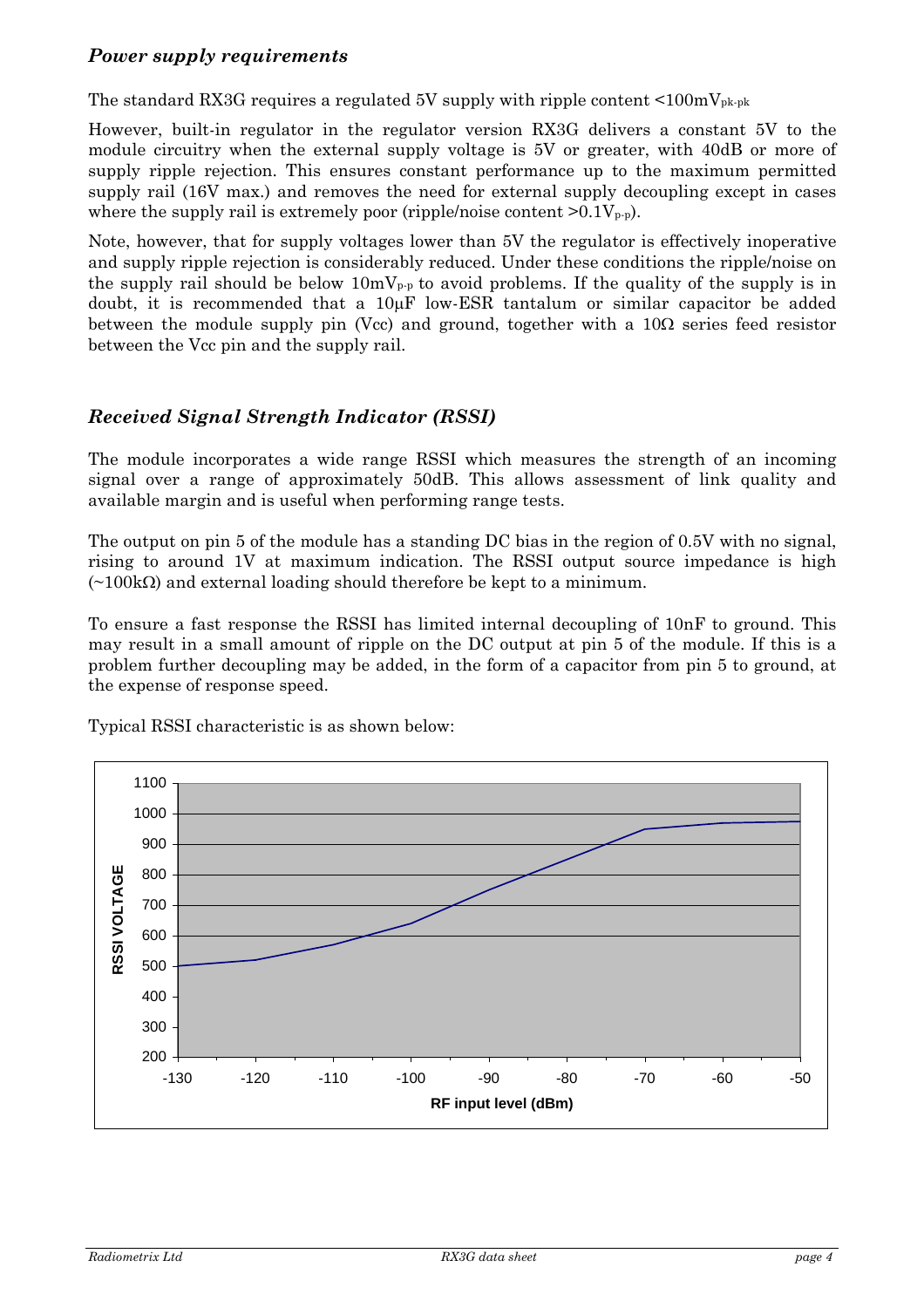# *Module mounting considerations*

The module may be mounted vertically or bent horizontal to the motherboard. Good RF layout practice should be observed – in particular, any ground return required by the antenna or feed should be connected directly to the RF GND pin at the antenna end of the module, and not to the 0V pin which is intended as a DC ground only. All connecting tracks should be kept as short as possible to avoid any problems with stray RF pickup.

If the connection between module and antenna does not form part of the antenna itself, it should be made using  $50\Omega$  microstrip line or coax or a combination of both. It is desirable (but not essential) to fill all unused PCB area around the module with ground plane.

The module may be potted if required in a viscous compound which cannot enter the screen can.

*Warning: DO NOT wash the module. It is not hermetically sealed.*

## *Variants and ordering information*

The RX3G receivers are manufactured in several variants:

| Slower version:<br>Data rate:<br>Faster version: |                                                           |                                                                                                                                                                                                                                | 7.8kHz baseband B/W,<br>$(sufficient x - 15)$<br>50kHz baseband B/W,<br>$(sufficient x - 64)$ |                                                                                              | data rate up to 15kb/s<br>data rate up to 64kb/s |  |  |
|--------------------------------------------------|-----------------------------------------------------------|--------------------------------------------------------------------------------------------------------------------------------------------------------------------------------------------------------------------------------|-----------------------------------------------------------------------------------------------|----------------------------------------------------------------------------------------------|--------------------------------------------------|--|--|
|                                                  |                                                           |                                                                                                                                                                                                                                |                                                                                               |                                                                                              |                                                  |  |  |
|                                                  |                                                           |                                                                                                                                                                                                                                | 50kHz baseband B/W,<br>(sufficient 128)                                                       |                                                                                              | data rate up to 128kb/s                          |  |  |
| <i>Frequency:</i>                                | 868.30MHz<br>869.50MHz<br>869.85MHz<br>914.50MHz          |                                                                                                                                                                                                                                | $(suffix - 868.30)$<br>(sufficient 869.50)<br>$(sufficient - 869.85)$<br>$(suffix -914.50)$   |                                                                                              |                                                  |  |  |
|                                                  | The following data rate variants are standard:            |                                                                                                                                                                                                                                |                                                                                               |                                                                                              |                                                  |  |  |
| RX3G-869.85-15-5V-DS<br>RX3G-869.85-64-5V-DS     |                                                           |                                                                                                                                                                                                                                | 869.85MHz, 15kb/s<br>869.85MHz, 64kb/s                                                        | Data Slicer for Non-bit balanced data<br>Data Slicer for Non-bit balanced data               |                                                  |  |  |
| RX3G-869.85-15-5V<br>RX3G-869.85-64-5V           |                                                           |                                                                                                                                                                                                                                | 869.85MHz, 15kb/s<br>869.85MHz, 64kb/s                                                        | Manchester Encoded data packet with preamble<br>Manchester Encoded data packet with preamble |                                                  |  |  |
| RX3G-869.85-128-5V                               |                                                           |                                                                                                                                                                                                                                | 869.85MHz, 128kb/s                                                                            |                                                                                              |                                                  |  |  |
| Regulator version:                               | RX3G-869.85-15-DS<br>RX3G-869.85-64-DS<br>RX3G-869.85-128 |                                                                                                                                                                                                                                |                                                                                               | 869.85MHz, 15kb/s<br>869.85MHz, 64kb/s<br>869.85MHz, 128kb                                   |                                                  |  |  |
| Matching Transmitters:                           | TX3B-869.85-64                                            |                                                                                                                                                                                                                                |                                                                                               | 869.85MHz                                                                                    |                                                  |  |  |
|                                                  |                                                           | and the contract of the contract of the contract of the contract of the contract of the contract of the contract of the contract of the contract of the contract of the contract of the contract of the contract of the contra |                                                                                               |                                                                                              |                                                  |  |  |

For other variants please contact the sales department

#### *Evaluation platforms:*

- 1. Universal Evaluation Kit
- 2. NBEK + SIL carrier